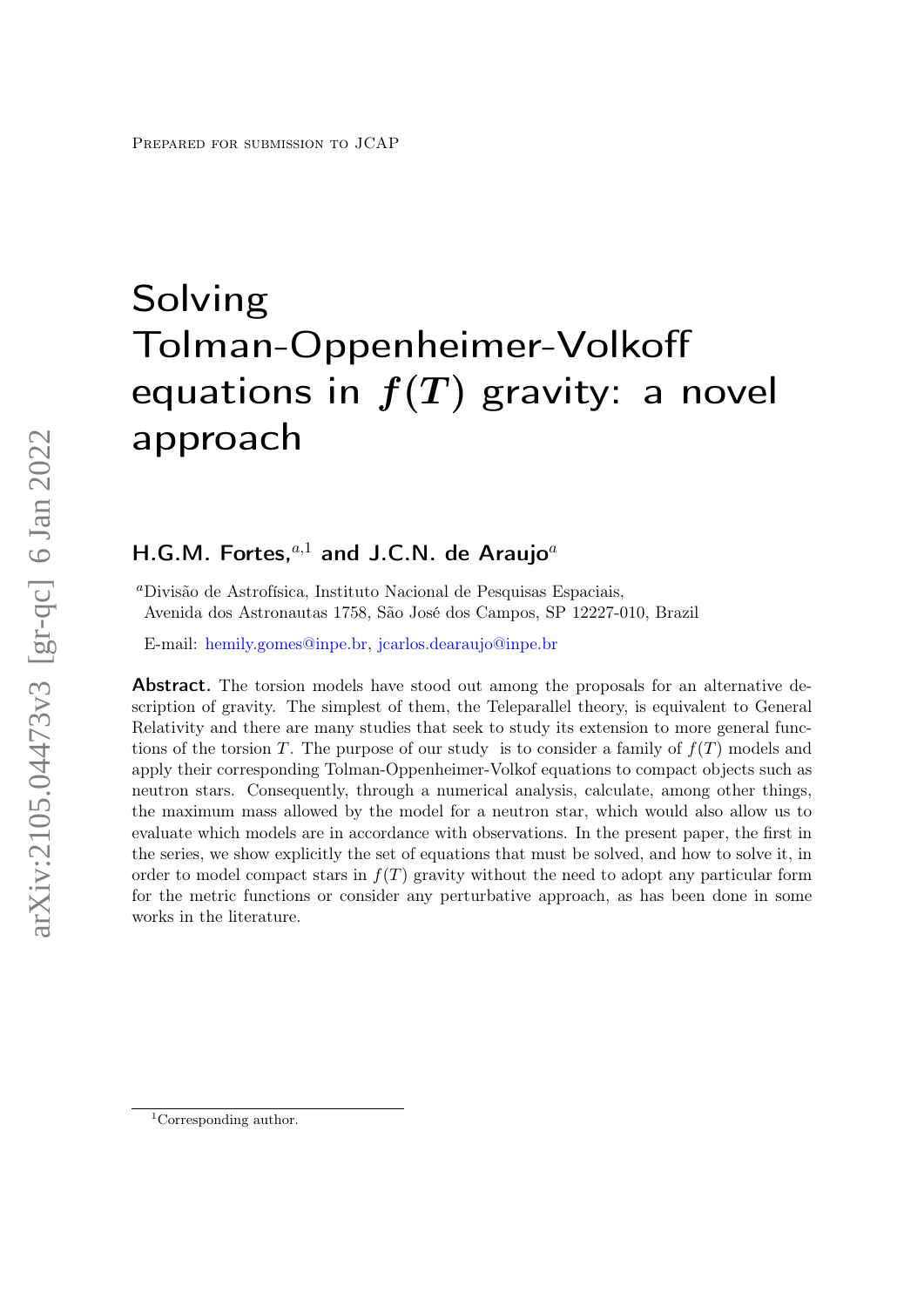#### **Contents**

| 1 Introduction                                                           |                        |
|--------------------------------------------------------------------------|------------------------|
| 2 The basic equations of $f(T)$ gravity for spherically symmetric metric | $\overline{2}$         |
| 3 Compact stars on $f(T)$ models                                         | $\boldsymbol{\Lambda}$ |
| 4 Numerical examples with polytropics                                    | 7                      |
| 5 Final Remarks                                                          | 8                      |
| A Recovering TOV GR                                                      | 10                     |

#### <span id="page-1-0"></span>1 Introduction

The theory of General Relativity (GR) with a cosmological constant has offered an explanation for the accelerated expansion of the universe in the context of the ΛCDM model, where it is also assumed the existence of the so-called dark matter whose properties are still unknown. In addition to the lack of knowledge about dark matter, there is also the problem of the cosmological constant whose value is very small compared to the predictions of quantum field theory.

In an attempt to circumvent the theoretical impasses and offer an alternative explanation for the observed acceleration, it is necessary to make changes in the fundamental theory. In this sense, there have been several proposals for alternative theories of gravitation based on modifications of the GR, for example, adding to the Lagrangian terms of mass or non-linear terms in curvature, among others.

The so-called Teleparallel theory of Gravity [\[1\]](#page-11-0)-[\[3\]](#page-11-1) is known to be equivalent to GR, with the basic difference of having in its formulation the torsion scalar  $T$  instead of the curvature scalar R.

Thus, we can consider changes in both GR and Teleparallel theory in order to build alternative models of gravitation. An important family of modifications of the Einstein-Hilbert action are the theories  $f(R)$  where we have a function of the scalar of curvature as Lagrangian density. However, the field equations of these models are in general fourth order differential equations, which makes their analysis difficult. It is possible, then, to make equivalent modifications in the Teleparallel theory considering the Lagrangian density as a function of the torsion scalar. These models, in turn, have the advantage of taking us to second order field equations, therefore, simpler than those obtained in  $f(R)$ . It is worth mentioning that the theory  $f(T)$  has presented interesting cosmological and astrophysical solutions, providing alternative interpretations for the acceleration phases of the universe [\[4\]](#page-11-2)-[\[7\]](#page-11-3).

Tolman-Oppenheimer-Volkoff (TOV) [\[8\]](#page-12-0) equations are derived from the theory of gravity and can be used to model the structure of a spherically symmetrical object that is in hydrostatic equilibrium. From the Einstein-Hilbert action of GR, these equations are obtained and can be used to describe, for example, neutron stars. With this, it is possible to determine, among other things, the maximum mass allowed for this type of star for a given equation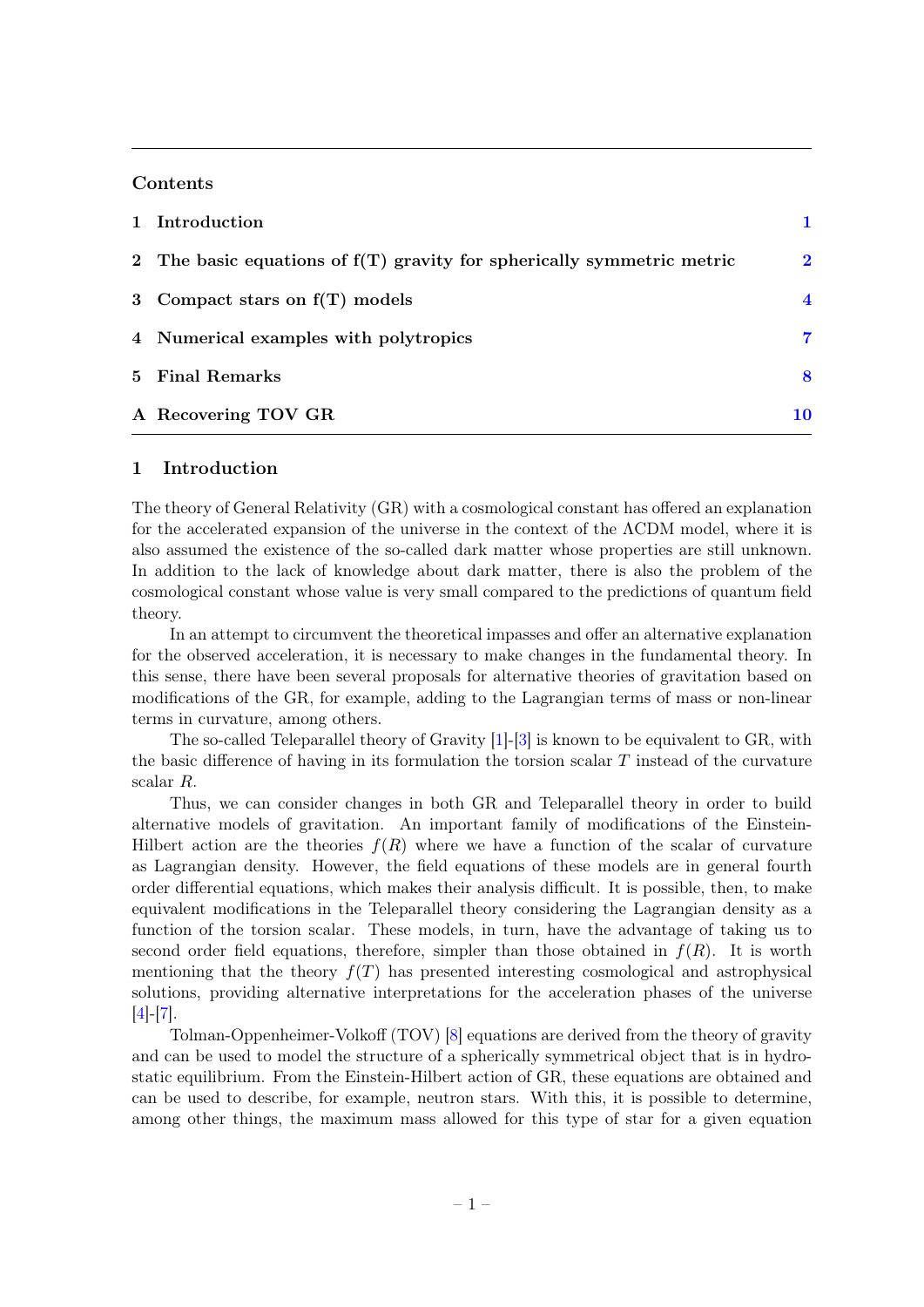of state. In this sense, considering different gravity models could, in principle, lead us to different maximum masses, see [\[9\]](#page-12-1). This would be important, for example, to explain one of the components involved in the event GW190814 [\[10\]](#page-12-2) concerning the coalescence involving a black hole of 22.2–24.3  $M_{\odot}$  and a compact object of mass 2.50–2.67  $M_{\odot}$ , the latter being a relatively high-mass neutron star or a low-mass black hole. Therefore, it is evident the great relevance of considering alternative models of gravitation, such as the  $f(T)$  models in the description of compact objects.

The goal of our study is to propose a specific family of  $f(T)$  models and consider their applications in some astrophysical contexts, namely, the description of compact objects such as neutron stars. Such models must present solutions for these objects with a mass-radius relation that is in agreement with the observations. For this, it is necessary to obtain the TOV equations corresponding to the model in question and look for solutions of these equations. The proposal is to obtain these solutions for neutron stars from a more general approach than those already presented in the literature [\[11\]](#page-12-3)-[\[13\]](#page-12-4).

The TOV equations for  $f(T)$  models will depend on the form assumed for this function and, together with the equation of state of neutron star, lead us to a system of coupled differential equations of non-trivial resolution. Thus, many authors choose to consider perturbative cases, approximations, assume conditions on the parameters of the theory or restrict themselves to very simple forms for  $f(T)$ , which is avoided with the approach presented in this paper.

It is worth mentioning that in [\[14\]](#page-12-5), the authors seem to be among the few who solve the problem appropriately for a particular  $f(T)$ , although they do not explicitly show the basic equations and how to solve them.

In the present paper, the first in the series, we explicitly show the set of equations that must be solved, and how to solve it, in order to model compact stars in  $f(T)$  gravity without the need to adopt any particular form for the metric functions or consider any perturbative approach. This is an essential procedure which allows the readers to extend more easily the approach to other  $f(T)$ . Section [2](#page-2-0) considers the basic equations, in Section [3](#page-4-0) we present the equations to be solved to model compact stars in  $f(T)$  gravity, in Section [4](#page-7-0) a numerical example is presented and the final remarks are considered in Section [5.](#page-8-0)

### <span id="page-2-0"></span>2 The basic equations of  $f(T)$  gravity for spherically symmetric metric

Theories with torsion are formulated from an alternative dynamical variable  $h^a{}_\mu$ , the tetrad, which is a set of four vectors that define an inertial frame at each point [\[3\]](#page-11-1). The metric  $g_{\mu\nu}$ , usually adopted in models with curvature, and the tetrad  $h^a{}_\mu$  are related as follows:

$$
g_{\mu\nu} = h^a{}_{\mu} h^b{}_{\nu} \eta_{ab} , \qquad (2.1)
$$

where  $\eta_{ab} = \text{diag}(+1, -1, -1, -1)$  is the Minkowski metric of the tangent space.

Gravity theories constructed from the metric will always be invariant under local Lorentz transformations. On the other hand, torsion models will not necessarily be, which will generally depend on a choice of tetrads and appropriate spin connection. In addition, a noninvariant theory will be sensitive to the choice of the tetrad and may lead to different solutions. Thus, this choice is fundamental for the good behavior of the  $f(T)$  models, which has been extensively studied in recent years [\[3,](#page-11-1) [15\]](#page-12-6) and is not always taken into account when working with models with torsion.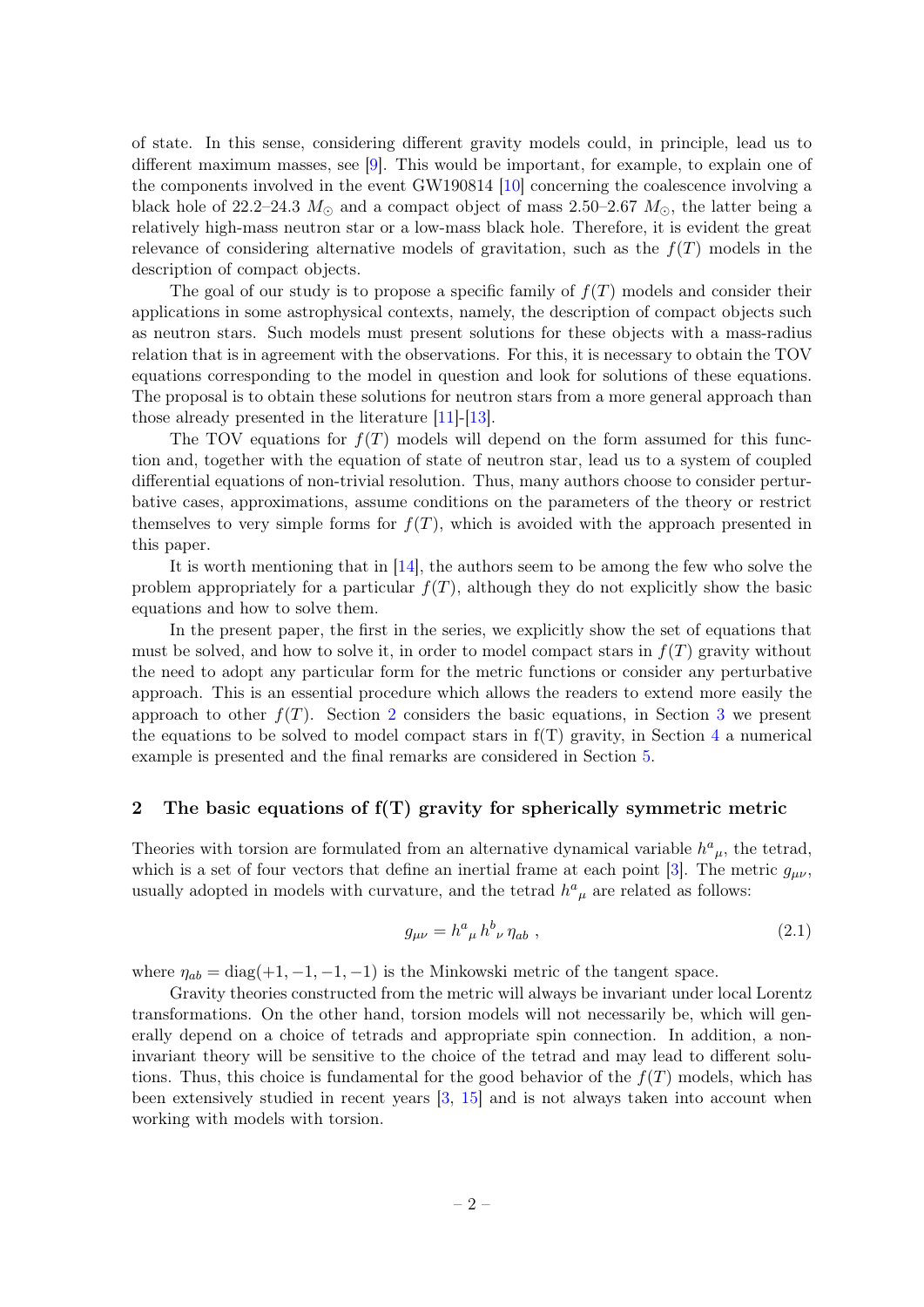This was so till the seminal paper [\[16\]](#page-12-7), in which a covariant  $f(T)$  gravity is formulated. Thus, the problems related to the violation of local Lorentz invariance and frame dependence could be resolved. To obtain a covariant  $f(T)$  gravity they also considered the inertial spin connection as a dynamical variable. Recall that in the usual formulation (hereafter referred to original formulation) only the tetrad can be considered as dynamical variable.

It is also worth mentioning that in the covariant  $f(T)$  formulation by [\[16\]](#page-12-7) one is allowed to adopt an arbitrary tetrad and then obtain its corresponding spin connection. Thus, one does not need to be worried about bad or good tetrad, since all them lead to the same field equations. An interesting issue is how to obtain the spin connection, but since this is out of the scope of the present article, we refer the reader to [\[16\]](#page-12-7) for detail. It is noteworthy that although the covariant formulation is mentioned here, it is not used in any derivation in the present paper.

For the purpose of this article, we consider the  $f(T)$  models in spherically symmetric spacetime  $\left[17\right]$ - $\left[24\right]$  derived from the original formulation. A suitable tetrad in this formulation reads [\[15\]](#page-12-6):

$$
h_{\mu}{}^{a} = \begin{pmatrix} e^{A/2} & 0 & 0 \\ 0 & e^{B/2} \sin \theta \cos \phi & 0 \\ 0 & -r \left( \cos \theta \cos \phi \sin \gamma + \sin \phi \cos \gamma \right) & 0 \\ 0 & r \sin \theta \left( \sin \phi \sin \gamma - \cos \theta \cos \phi \cos \gamma \right) & 0 \\ 0 & e^{B/2} \sin \theta \sin \phi & e^{B/2} \cos \theta \\ r \left( \cos \phi \cos \gamma - \cos \theta \sin \phi \sin \gamma \right) & r \sin \theta \sin \gamma \\ -r \sin \theta \left( \cos \theta \sin \phi \cos \gamma + \cos \phi \sin \gamma \right) & r \sin^{2} \theta \cos \gamma \end{pmatrix}, \quad (2.2)
$$

where A, B,  $\theta$ ,  $\phi$  are those from the spherically symmetric metric  $ds^2 = e^{A(t,r)} dt^2$  $e^{B(t,r)} dr^2 - r^2 d\theta^2 - r^2 \sin^2 \theta d\phi^2$ , and  $\gamma = \gamma(r)$  is one of the Euler's angles [\[15,](#page-12-6) [25\]](#page-12-10).

Since [\[15\]](#page-12-6) was one of the first papers to obtain the correct field equations for spherically symmetrical spacetimes, we will adopt it to obtain the basic equations used here to model compact stars in  $f(T)$  gravity.

The torsion tensor is built from the antissymmetry part of the connection only,

<span id="page-3-0"></span>
$$
T^{\sigma}{}_{\mu\nu} = \Gamma^{\sigma}{}_{\nu\mu} - \Gamma^{\sigma}{}_{\mu\nu} = h_i^{\sigma} (\partial_{\mu} h^i{}_{\nu} - \partial_{\nu} h^i{}_{\mu}), \qquad (2.3)
$$

since the spin connection is null in the original formulation.

By using the tetrad  $(2.2)$ , we can write  $T(r)$  as:

$$
T(r) = \frac{2e^{-B}}{r^2} \left[ 1 + e^{B} + 2e^{B/2} \sin \gamma + 2e^{B/2} r \gamma' \cos \gamma + r A' \left( 1 + e^{B/2} \sin \gamma \right) \right],
$$
 (2.4)

where the prime corresponds to derivative with respect to  $r$ .

From the action for the  $f(T)$  theory,

$$
S \propto \int d^4x \, \det(h_{\mu}{}^a) f(T) , \qquad (2.5)
$$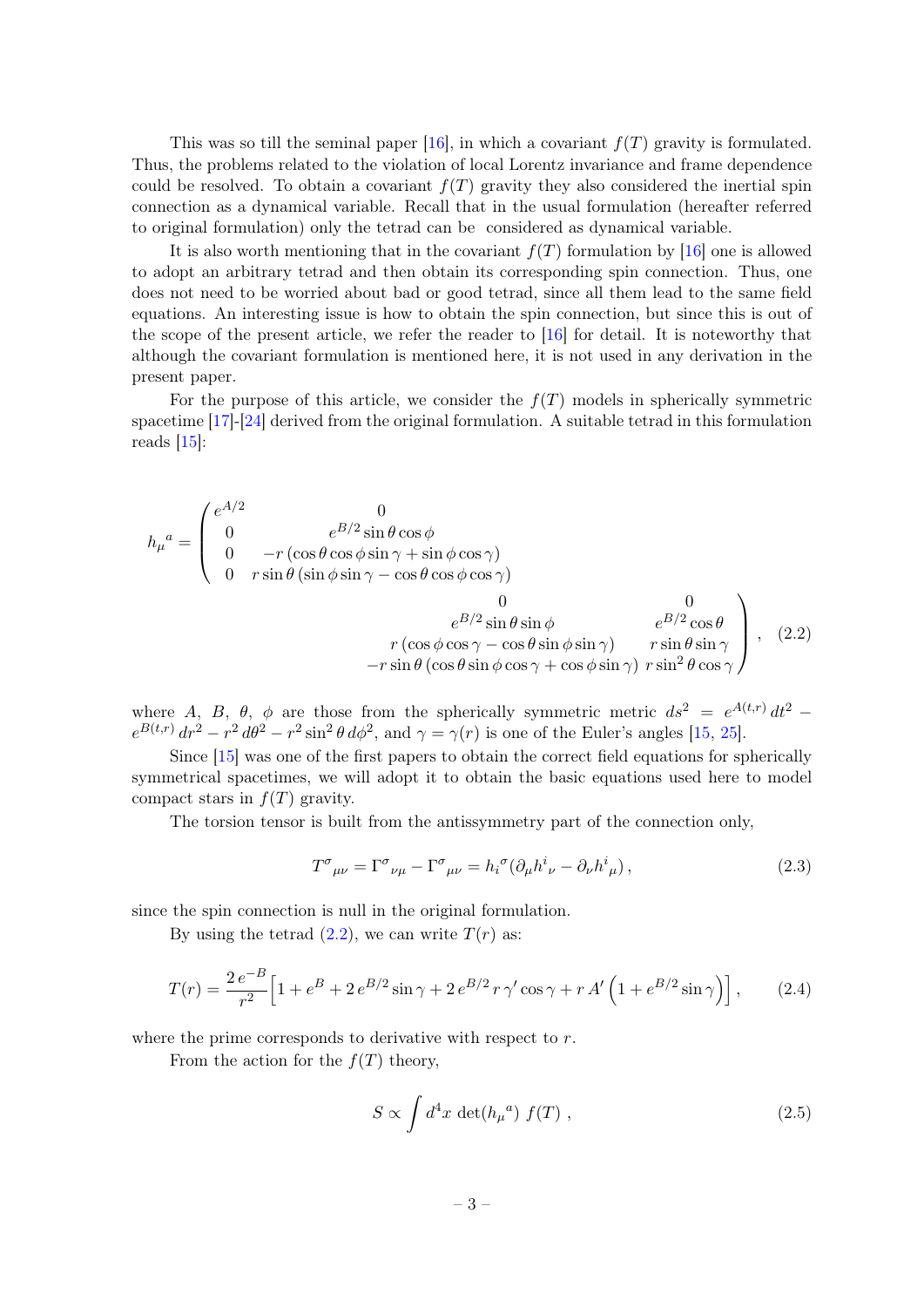we can obtain the following field equations:

<span id="page-4-1"></span>
$$
4\pi P = -\frac{f}{4} + \frac{f_T e^{-B}}{4r^2} \left(2 - 2e^B + r^2 e^B T - 2r A'\right)
$$
 (2.6)

$$
4\pi \rho = \frac{f}{4} - \frac{f_T e^{-B}}{4r^2} \left( 2 - 2e^B + r^2 e^B T - 2r B' \right) - \frac{f_{TT} T' e^{-B}}{r} \left( 1 + e^{B/2} \sin \gamma \right) \tag{2.7}
$$

$$
f_{TT}T'\cos\gamma = 0 \qquad (2.8)
$$
  
\n
$$
\dot{B}\left[2f_{TT}\left(1 + e^{B/2}\sin\gamma\right)\left(2 - 2e^{B} + r^{2}e^{B}T + 2r A'\right) + e^{B}r^{2}f_{T}\right] +
$$
\n(2.9)

$$
-4r f_{TT} \dot{A}' \left(1 + e^{B/2} \sin \gamma\right)^2 = 0 \qquad (2.10)
$$
  

$$
f_{TT} \left[-4 e^{A} r T' - \dot{B}^2 (2 - 2 e^{B} + r^2 e^{B} T) - 2r A' \left(e^{A} r T' + \dot{B}^2\right) + \right.
$$

$$
+4r\dot{B}\dot{A}'\left(1+e^{B/2}\sin\gamma\right)\right] + f_T\left[4e^A - 4e^Ae^B - e^Ar^2A'^2 + 2e^ArB' ++e^ArA'\left(2+rB'\right) - 2r^2e^AA'' - e^Br^2\dot{A}\dot{B} + e^Br^2\dot{B}^2 + 2e^Br^2\ddot{B}\right] = 0
$$
 (2.11)

where  $f_T = \frac{\partial f_T}{\partial T}$  and  $f_{TT} = \frac{\partial f_T}{\partial T}$  and the overdots correspond to differentiation with respect to t. The source term is given by an isotropic perfect fluid, with pressure P and energy density ρ. Additionally, the well-known conservation equation reads [\[25\]](#page-12-10):

<span id="page-4-2"></span>
$$
A' = -2\frac{P'}{P+\rho},
$$
\n(2.12)

which will be very useful for our purposes later on.

#### <span id="page-4-0"></span>3 Compact stars on f(T) models

Since we are interested to model compact stars in hydrostatic equilibrium in  $f(T)$  gravity, A and B, and consequently all other quantities such as P and  $\rho$ , do not depend on time. As a result, equations [\(2.9\)](#page-4-1) and [\(2.10\)](#page-4-1) are identically null, and several terms in equation [\(2.11\)](#page-4-1) are taken equal to zero. The resulting equations are complicated anyway and it does not seem possible to get a set of equations similar in structure to the TOV equations that come from General Relativity.

In fact, there are papers in the literature related to compact stars in  $f(T)$  gravity  $[11-$ [13,](#page-12-4) [26\]](#page-12-11) in which very complicated equations are obtained for different tetrads, as well as for some *ansatz* for  $B$  and or  $T$ , for example.

The main objective here is, then, to obtain the system of differential equations adequate for this type of analysis and, without assuming restrictions for the functions  $A(r)$ ,  $B(r)$ , etc., find their solutions without approximations or perturbative calculations.

In principle, we are going to consider, as an example,  $f(T)$  given by the following form

$$
f(T) = T + \xi T^2, \qquad (3.1)
$$

where  $\xi$  is an arbitrary real. However, the procedure could be repeated later on for even more general forms of  $f(T)$ .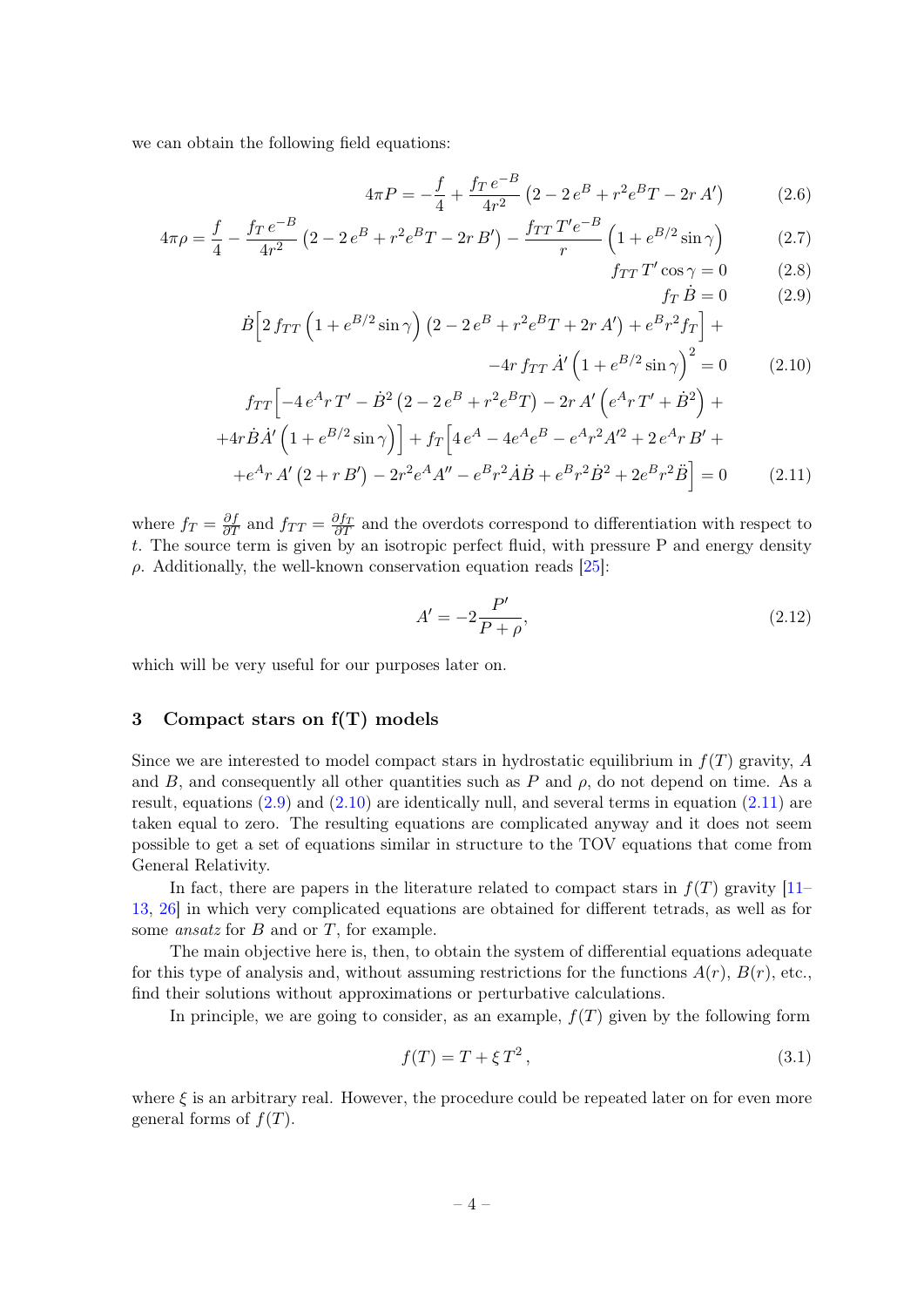With this specific choice for  $f(T)$ , taking  $\gamma = -\pi/2^1$  $\gamma = -\pi/2^1$  in order to get rid of the restriction on  $f(T)$  from [\(2.8\)](#page-4-1) and by considering the hydrostatic equilibrium ( $\dot{B} = 0$ ,  $\dot{A} = 0$ ), equations  $(2.7-2.11)$  can be rewritten as:

<span id="page-5-1"></span>
$$
\left\{ \frac{(1-e^{B})}{2} - 4\pi P r^{2} e^{B} + \frac{\xi}{r^{2}} \left( 6 + 3e^{-B} - e^{B} - 8e^{-B/2} \right) + \right.
$$

$$
+ \frac{1}{2r} \left[ r^{2} + 12\xi \left( 1 + e^{-B} - 2e^{-B/2} \right) \right] A' + \xi \left( 3e^{-B} - 4e^{B/2} + 1 \right) A'^{2} \right\} e^{-B} = 0 \tag{3.2}
$$

$$
\left\{-\frac{\left(1-e^{B}\right)}{2r^{2}}-4\pi\rho e^{B}+\frac{\xi}{r^{4}}\left(18+e^{B}+5e^{-B}-8e^{B/2}-16e^{-B/2}\right)+\right.\newline+\frac{1}{2r^{3}}\left[r^{2}+12\xi\left(1+e^{-B}-2e^{-B/2}\right)\right]B'-\frac{4\xi}{r^{2}}\left(1+e^{-B}-2e^{-B/2}\right)A''+\right.\newline+\frac{2\xi}{r^{2}}\left(1+3e^{-B}-4e^{-B/2}\right)B'A'-\frac{\xi}{r^{2}}\left(1+e^{-B}-2e^{-B/2}\right)A'^{2}\right\}e^{-B}=0
$$
\n(3.3)

<span id="page-5-2"></span>
$$
\left\{-2\left[r^2+4\xi\left(1+3e^{-B}-4e^{-B/2}\right)\right]A''+\frac{2}{r}\left[r^2+4\xi\left(1+3e^{-B}-5e^{-B/2}\right)\right]B'+\right.\newline+\left.\frac{4}{r^2}\left[r^2(1-e^B)+4\xi\left(2-e^B+3e^{-B}+2e^{B/2}-6e^{-B/2}\right)\right]+\left[16\xi r\,e^{-B/2}\left(1-e^{-B/2}\right)A''+\right.\newline+\left\{r^2+4\xi\left(1+9e^{-B}-8e^{-B/2}\right)\right\}B'+\frac{2}{r}\left\{r^2+4\xi\left(1+7e^{-B}+2e^{B/2}-10e^{-B/2}\right)\right\}\right]A'+\left.\left.\left.+ \left[4\xi r\,e^{-B/2}\left(3e^{-B/2}-2\right)B'-\left\{r^2+4\xi\left(1-3e^{-B}+2e^{-B/2}\right)\right\}\right]A'^2+\right.\right.\newline\left.\left.-4\xi r e^{-B/2}\left(e^{-B/2}-1\right)A'^3\right\}e^A=0\right\}
$$
\n(3.4)

Notice that the equations obtained are not simple since we have nontrivial coupled differential equations which mix all the functions and their derivatives, namely,  $B, B', A'$ , and  $A''$ . Some authors have preferred to consider some approximations, restriction of the functions or perturbative calculations even before getting the system of equations. So, equations [\(3.2\)](#page-5-1)- [\(3.4\)](#page-5-2) had never been considered explicitly in the literature so far.

The next step is to obtain an analytical solution which gives us explicitly  $P$  and other functions, such as  $A'$  or  $B'$ , so that they can be numerically integrated. After some manipulations and with the help of mathematical software in order to deal with the complex expressions, we were able to reach the following solution:

<span id="page-5-3"></span>
$$
P = \frac{e^{-B}}{8\pi r^4} \left\{ r^2 \left( 1 - e^B \right) + r^3 A' + 12r (e^{-1/2B} - 1)^2 \xi A' + 42e^B (e^{-1/2B} - 1)^3 (3e^{-1/2B} + 1)\xi + 2r^2 \xi (e^{-1/2B} - 1)(3e^{-1/2B} - 1) A'^2 \right\},
$$
(3.5)

<span id="page-5-0"></span><sup>1</sup>The specific choice  $\gamma = -\pi/2$  will allow us to reproduce the TOV GR equations in the  $\xi = 0$  limit.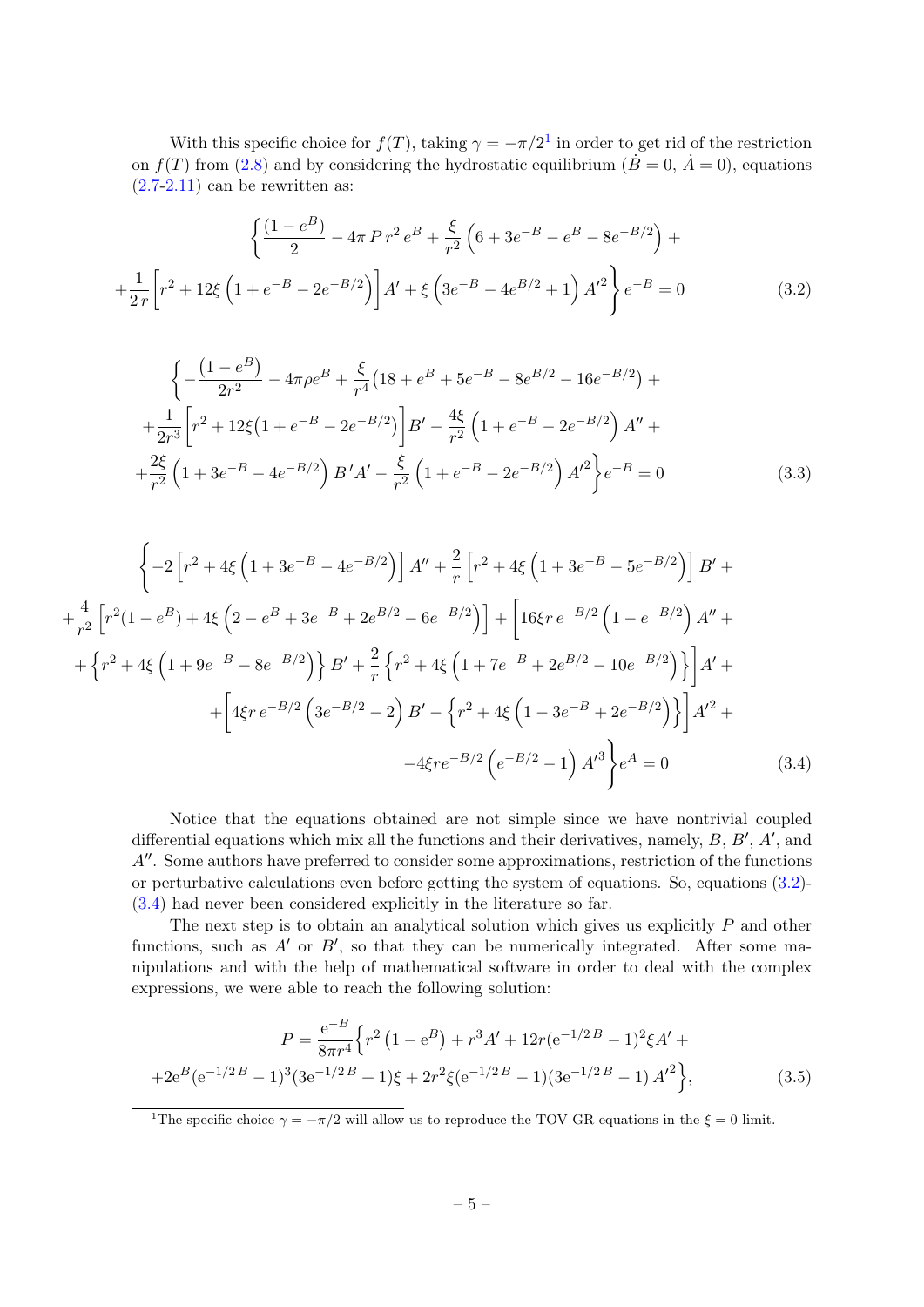<span id="page-6-1"></span>
$$
B' = -\frac{e^B}{r} \left\{ r^4 \left( 1 - e^{-B} - 8\pi r^2 \rho \right) - 32\pi r^4 \rho (e^{-1/2B} - 1)(3e^{-1/2B} - 1)\xi + \right.
$$
  
\n
$$
-2 r^2 (e^{-1/2B} - 1)^2 (9e^{-B} + 10e^{-1/2B} - 11)\xi - 8(e^{-1/2B} - 1)^4 (9e^{-B} + 8e^{-1/2B} - 9)\xi^2 + \right.
$$
  
\n
$$
-8 r^3 e^{-1/2B} (e^{-1/2B} - 1) \left[ 8\pi r^2 \rho + (e^{-1/2B} - 1)(2e^{-1/2B} + 1) \right] A' \xi + \right.
$$
  
\n
$$
-16 r e^{-1/2B} (e^{-1/2B} - 1)^3 (9e^{-1/2B} - 5) A' \xi^2 + 2 r^4 e^{-B} (e^{-1/2B} - 1)^2 A'^2 \xi + \right.
$$
  
\n
$$
-8 r^2 e^{-B} (e^{-1/2B} - 1)^3 (9e^{-1/2B} + 1) A'^2 \xi^2 \left\{ \int \left\{ r^4 + 8 r^2 (e^{-1/2B} - 1)(2e^{-1/2B} - 1)\xi + \right.\right.
$$
  
\n
$$
+16 (e^{-1/2B} - 1)^3 (3e^{-1/2B} - 1)\xi^2 + 16 r^3 e^{-1/2B} (e^{-1/2B} - 1) A' \xi + \right.
$$
  
\n
$$
+32 r e^{-1/2B} (e^{-1/2B} - 1)^2 (3e^{-1/2B} - 2) A' \xi^2 + 48 r^2 e^{-B} (e^{-1/2B} - 1)^2 A'^2 \xi^2 \left\}, \qquad (3.6)
$$

<span id="page-6-2"></span>and

−32r

$$
A'' = e^{B} \Biggl\{ r^{4} \left( 8 \pi r^{2} \rho + 3 e^{-B} - 3 \right) - 2r^{2} \left( 64 e^{-1/2B} \pi r^{2} \rho - 48 e^{-B} \pi r^{2} \rho - 16 \pi r^{2} \rho + \right. \\ -48 e^{-1/2B} - 25 e^{-2B} + 40 e^{-3/2B} + 14 e^{-B} + 19 \right) \xi + 8 \left( -13 - 76 e^{-5/2B} + \right. \\ + 60 e^{-1/2B} + 81 e^{-2B} + 21 e^{-3B} - 89 e^{-B} + 16 e^{-3/2B} \right) \xi^{2} + \Biggl[ \frac{1}{2} r^{5} \left( 8 \pi r^{2} \rho + 3 e^{-B} - 1 \right) + \right. \\ - r^{3} \left( 128 e^{-1/2B} \pi r^{2} \rho - 144 e^{-B} \pi r^{2} \rho - 16 \pi r^{2} \rho - 64 e^{-1/2B} + 34 e^{-B} + \right. \\ - 77 e^{-2B} + 96 e^{-3/2B} + 11 \right) \xi + 4r \left( 111 e^{-3B} - 344 e^{-5/2B} + 88 e^{-1/2B} + \right. \\ - 199 e^{-B} + 305 e^{-2B} + 48 e^{-3/2B} - 9 \right) \xi^{2} \Biggr] A' + \Biggl[ -\frac{1}{2} e^{-B} r^{6} - 4r^{4} \left( 2 e^{-B} + \right. \\ + 8 e^{-1/2B} \pi r^{2} \rho - 12 e^{-B} \pi r^{2} \rho - e^{-1/2B} - 5 e^{-2B} + 4 e^{-3/2B} \right) \xi + \right. \\ + 4r^{2} \left( 10 e^{-1/2B} + 174 e^{-2B} + 93 e^{-3B} - 242 e^{-5/2B} + 16 e^{-3/2B} - 51 e^{-B} \right) \xi^{2} \Biggr] A'^{2} + \Biggl. \\ + \Biggl[ -r^{5} \left( 7 e^{-2B} - 8 e^{-3/2B} + e^{-B} \right) \xi + 4r^{3} \left( 24 e^{-2B} + 21 e^{-3B} - 44 e^{-5/2
$$

Notice that, although we have obtained the expression just above for  $A''$  in terms of the independent variables, one does not necessitate to use it, since it will be more useful to consider alternatively the conservation equation [\(2.12\)](#page-4-2) which relates  $A'$ ,  $P'$  and  $\rho$  instead, since the latter is a much simpler expression.

If  $\rho$  is related to the mass as in the TOV RG, then one would have:

<span id="page-6-0"></span>
$$
\frac{dm}{dr} = 4\pi\rho r^2. \tag{3.8}
$$

It is worth mentioning, however, that equation  $(3.8)$  may not apply to  $f(T)$ . This is still an open problem in such a theory (see, e.g., [\[14\]](#page-12-5) and [\[22\]](#page-12-12)). Although, in a recent paper on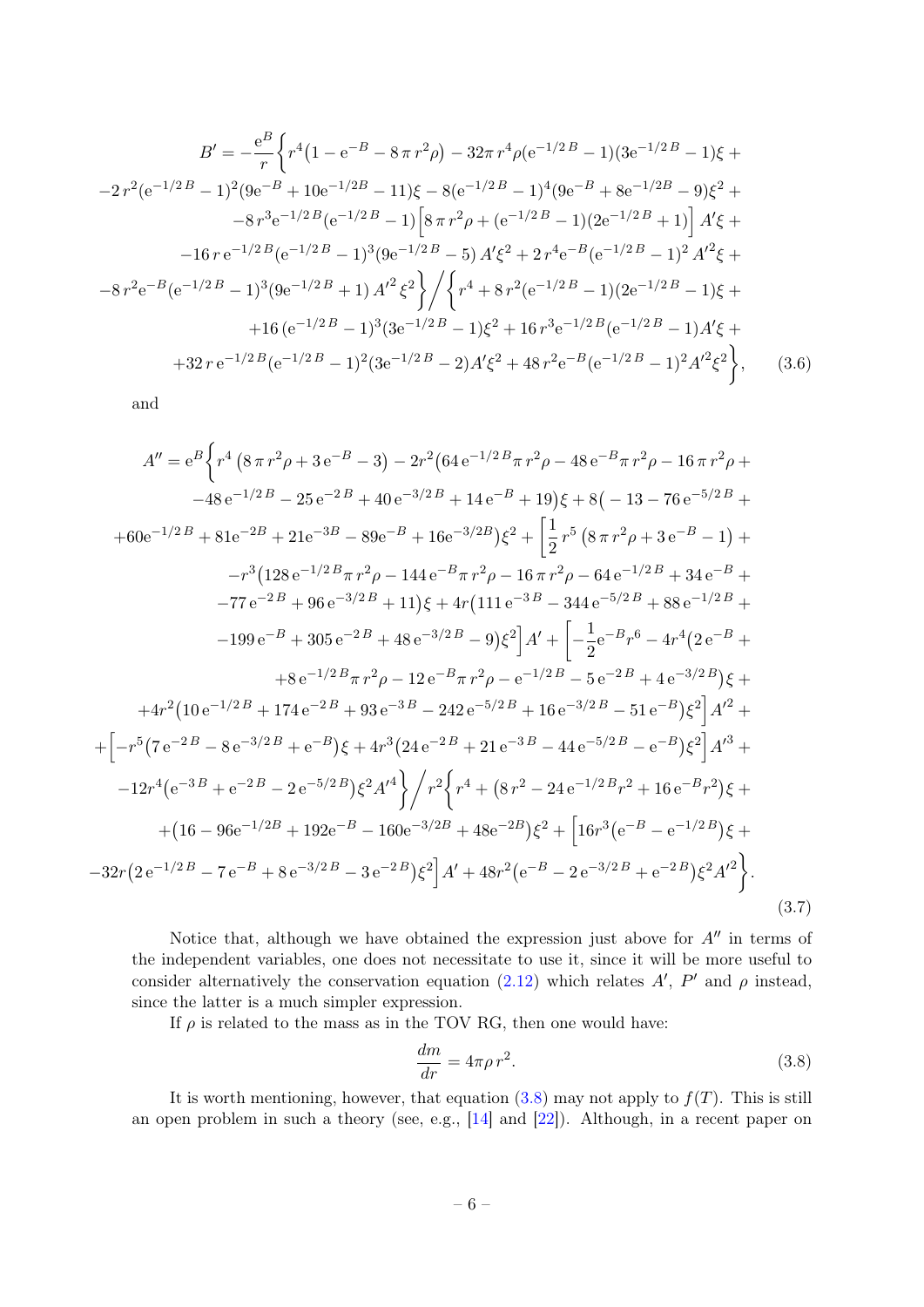boson stars in  $f(T)$  [\[23\]](#page-12-13), the authors also adopted equation [\(3.8\)](#page-6-0) to obtain the mass of such stars.

Having in mind that it is not an observable, the total rest mass  $M_0$  is an interesting quantity to calculate, since it can be used to make comparisons between different theories. For example, for a given central density and a given equation of state, different theories must provide different values of  $M_0$ .

Recall that the total rest mass  $M_0$  is obtained by solving

$$
\frac{dm_0}{dr} = 4\pi\rho_0 \, e^{B/2} r^2 \,,\tag{3.9}
$$

where  $\rho_0$  is the rest mass density and  $4\pi e^{B/2}r^2 dr$  is the proper volume element.

One clearly sees that for  $f(T) = T$ , one should recover the TOV equations that come from General Relativity (see [A](#page-10-0) for detail).

In summary, to model stars on the particular  $f(T)$  gravity adopted here for a given equation of state (EOS), one needs to integrate the following system of differential equations:  $(2.12), (3.5), (3.6)$  $(2.12), (3.5), (3.6)$  $(2.12), (3.5), (3.6)$  $(2.12), (3.5), (3.6)$  $(2.12), (3.5), (3.6)$  and  $(3.8).$  $(3.8).$ 

As we are interested in modelling neutron stars, we will need to consider their EOS, which can be quite complex. For this reason, it is common to start by considering the socalled polytropic equations instead of the realistic ones. In general, the polytropic offers a very consistent description of these objects [\[27\]](#page-12-14). For more information and examples of neutron star state equations, see [\[28\]](#page-12-15)-[\[30\]](#page-13-0).

#### <span id="page-7-0"></span>4 Numerical examples with polytropics

The main proposal here is to show that, despite the apparent complexity of the equations obtained in last section, we can apply them to cases of physical interest.

As an practical example, we consider an specific polytropic equation of state [\[27\]](#page-12-14), since it can offer a simpler and satisfactory description for neutron stars, for example.

Recall that the polytropic reads

$$
P = k \,\rho_o^{\,\gamma},\tag{4.1}
$$

where  $\rho_o$  is the rest-mass density, k is the polytropic gas constant and n defined by  $\gamma \equiv 1+1/n$ is the polytropic index. From the first law of thermodynamics one obtains the mass-energy density,  $\rho$ , namely  $\rho = \rho_o + n P$  (see, e.g., [\[31\]](#page-13-1)).

We can proceed by solving equations  $(2.12)$ ,  $(3.5)$ ,  $(3.6)$  and  $(3.8)$  to model a compact star for the  $n = 1$  polytropic equation of state,  $P = \rho_0^2$ , where we have set all quantities in nondimensional form, following [\[31\]](#page-13-1). In practice, this is equivalent to set  $k = G = c = 1$ . This is a useful procedure since our aim here is to compare how different  $f(T)$  is as compared to General Relativity regarding compact objects.

In order to perform the numerical integration, we have written a numerical code in Python. The procedure is essentially to integrate numerically the differential equations for  $m(r)$  and  $P(r)$  for a given EOS. Then, it is necessary to choose a central density,  $\rho_c$ , and using the EOS one obtains the central pressure  $P_c$ . In addition, providing the central boundary conditions

$$
m = 0 \quad \text{and} \quad P = P_c \quad \text{at} \quad r = 0,\tag{4.2}
$$

one obtains  $m(r)$ ,  $P(r)$  and  $\rho(r)$ , i.e., the structure of the star. The radius of the star, R, is given by the value of r for which  $P(r) = 0$ . That is, one starts the integration of the set of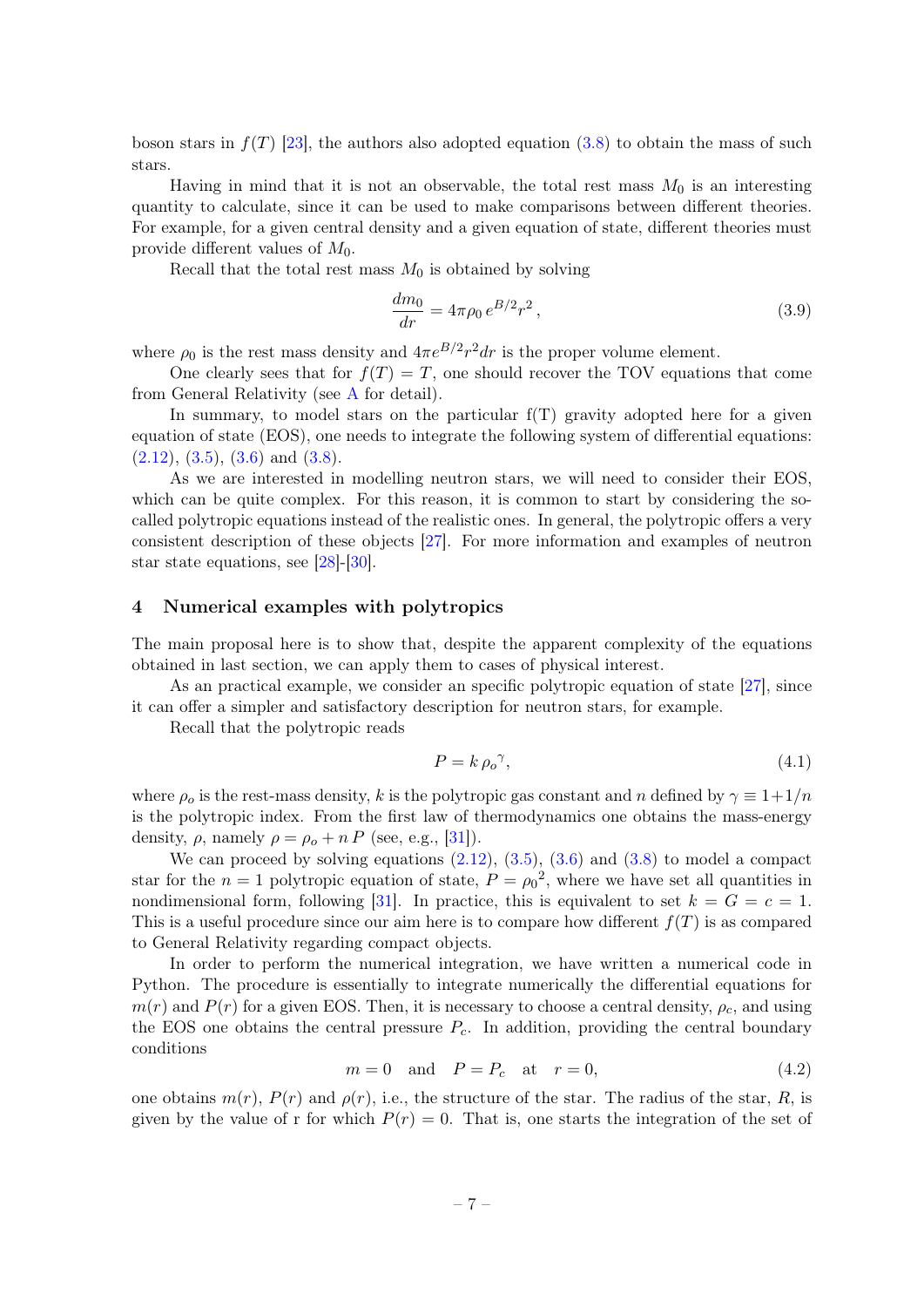differential equations at  $r = 0$  and continues it till the value of r for which  $P(r) = 0$ . Finally, the mass of the star is then given by  $M = m(R)$ .

Here, to model a compact star one has an additional equation in comparison to General Relativity, namely, the differential equation for  $B(r)$ . Then, one needs to provide a central boundary condition for B. One can convince oneself that  $B_c = 0$ .

In figure [1,](#page-9-0) we can compare different models of gravity from  $f(T) = T + \xi T^2$ . For a range of values of  $\rho_c$  one obtains the corresponding masses and radii. Consequently, one obtains the "Mass  $\times$  Radius" and "Mass  $\times \rho_c$ " curves, from which one can obtain, for example, the maximum mass allowed for a given EOS. For  $\xi = 0$ , we have  $f(T) = T$ , which is nothing but the TEGR, whose TOV equations after a simple manipulation are reduced to TOV GR.

Note that for  $\xi \geq 0$  there are maximum masses. In addition, the greater  $\xi$  is, the lower the maximum mass. Considering now that  $\xi$  could have negative values, one clearly see that, as compared to GR, the masses for a given  $\rho_c$  increases for decreasing values of  $\xi$ .

Notice that this very polytropic was studied by [\[14\]](#page-12-5) and a comparison with the models we have in common shows that the results are in perfect agreement. For example: for  $\xi = 0.05$ , which corresponds to the model  $a = 0.1$  shown in Table 1 of Ref. [\[14\]](#page-12-5), we obtain R = 0.820 and  $M_0 = 0.163$ , whereas they obtain  $R = 0.819$  and  $M_0 = 0.165$ , respectively. It is noteworthy that these authors adopted the covariant formulation and wrote the set of differential equations to be solved differently from what we did here, so our approaches are not the same, although they are equivalent. Consequently, comparing our results is very timely, as it validates both approaches.

In figure [2](#page-9-1) are shown "Mass  $\times$  Radius" and "Mass  $\times \rho_c$ " sequences, respectively, now for a polytropic with  $n = 3/2$ , i.e.,  $P = \rho_0^{5/3}$  (non-relativistic Fermi gas). As can be seen, the behaviour is qualitatively the same as those for  $n = 1$   $(P = \rho_0^2)$  polytropic.

It is worth mentioning that we consider TOV in  $f(T) = T + \xi T^2$  in two other articles. We refer the reader to these papers for further models in this particular  $f(T)$ . In one of them we study other polytropics [\[32\]](#page-13-2). In the other one, we study some realistic equations of state in modeling neutron stars [\[33\]](#page-13-3).

#### <span id="page-8-0"></span>5 Final Remarks

Modeling spherical stars has been a much-addressed topic in the recent literature. At the same time, alternative descriptions of gravity have been highly pursued due the open problems in this area. In view of that, it is always productive offer different approaches do deal with the problem and even more useful if the procedure is quite general and able to be reproduced for other proposals. The novel approach presented here, despite the considerable equations that appear, can be exactly repeated for other models. Additionally, one of our concerns was to explicit each step of the method in order to facilitate future works with the same approach, in contrast of some authors who have adopted effective strategies but do not detail the procedure sufficiently.

As we showed in Section [3,](#page-4-0) for the particular case in which  $f(T) = T + \xi T^2$ , the equations to be solved are very complicated. Nevertheless, the correspondent TOV equations could be obtained without any restrictions. It is worth stressing that we adopted here a particular form for  $f(T)$  as an example, but since the procedure considered here is quite general, any  $f(T)$  can be in principle considered. Obviously, one is also free to choose the equation of state.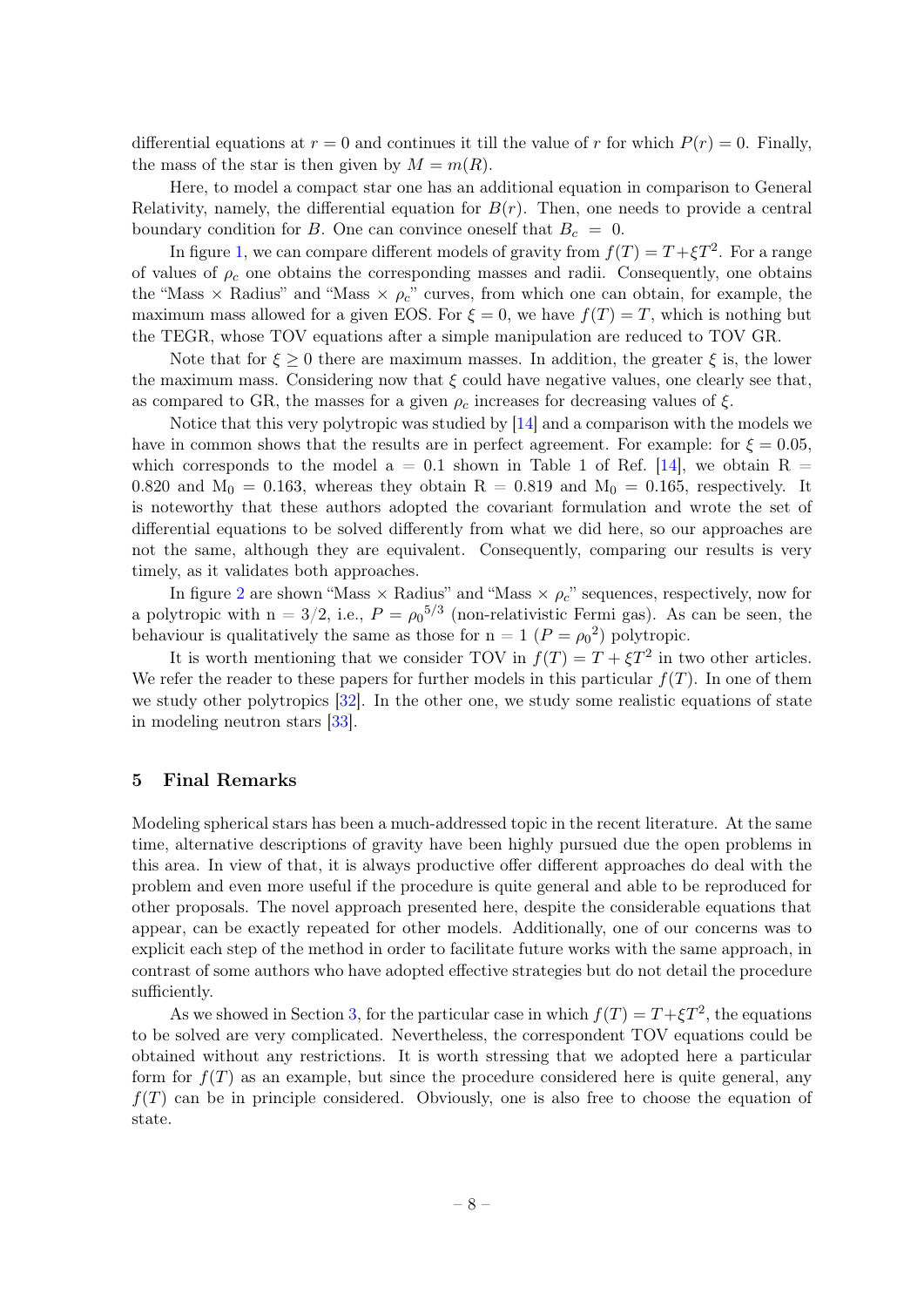

<span id="page-9-0"></span>Figure 1. Right (left): sequences of mass-energy M vs. central mass-energy density  $\rho_c$  (radius R) for  $P = \rho_0^2$  and different values of  $\xi$ .



<span id="page-9-1"></span>**Figure 2.** The same as figure [1](#page-9-0) now for  $P = \rho_0^{5/3}$ .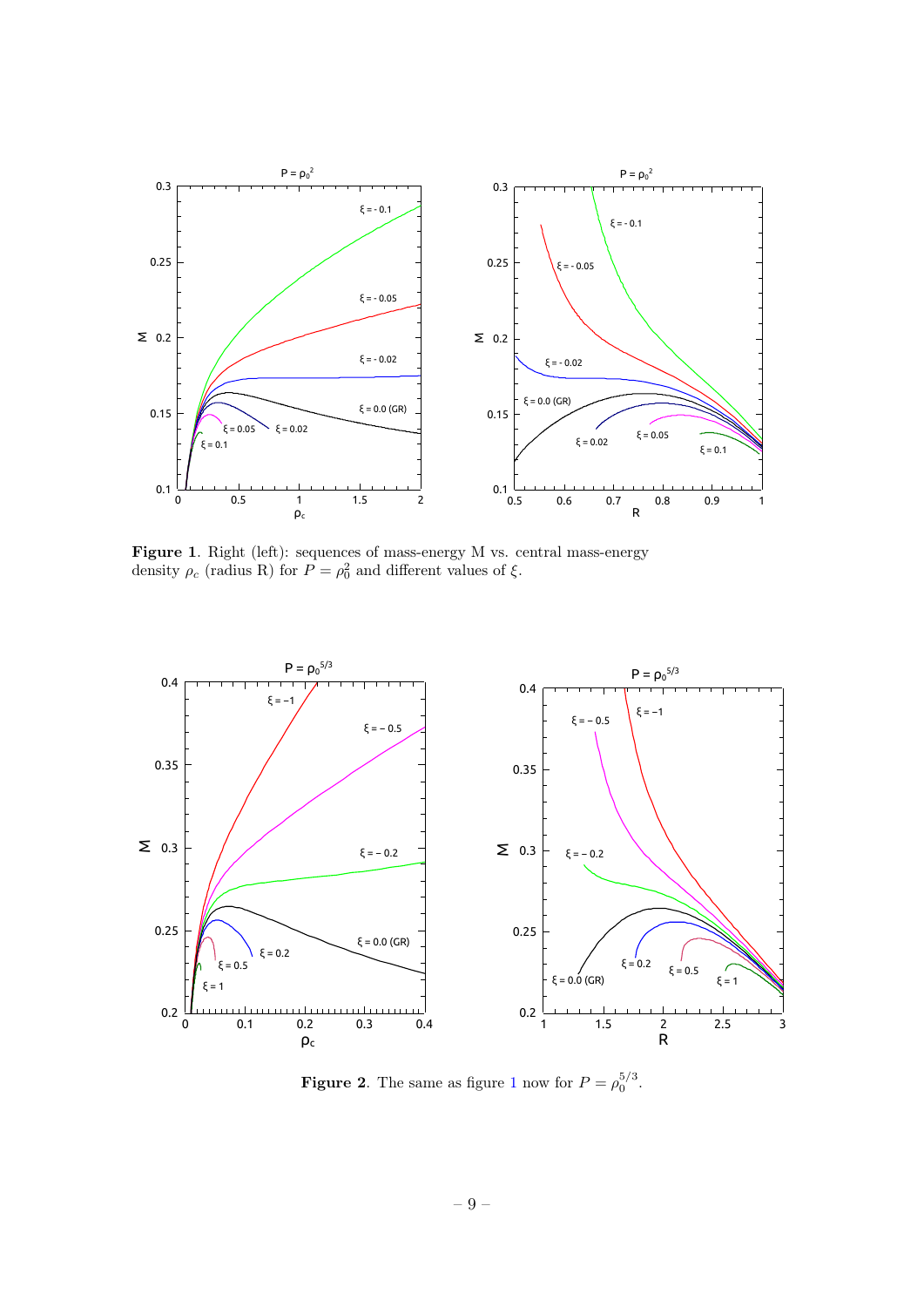For the present choice of  $f(T)$ , one can then solve equations  $(2.12)$ ,  $(3.5)$ ,  $(3.6)$  and  $(3.8)^2$  $(3.8)^2$  $(3.8)^2$ , to model a compact star for a given equation of state. Notice that in the way these equations are obtained, one does do not need to assume beforehand any particular form for A, B and T, as some papers in the literature do.

One could ask oneself why this particular set of equations has been chosen. Notice also that in the present context, by setting  $\xi = 0$  into equations [\(3.5\)](#page-5-3) and [\(3.6\)](#page-6-1), one obtains [\(A.1\)](#page-10-2) and  $(A.2)$ , respectively. Therefore, one could think of equations  $(3.5)$  and  $(3.6)$  as a kind of generalisation of  $(A.1)$  and  $(A.2)$ . It is worth mentioning that, if we use  $(2.12)$ , equation  $(3.7)$ is no longer necessary since it does not contain any new information. Moreover, it can well be obtained by a combination of the other equations that in fact will be resolved.

Another interesting issue concerning the equations is that the combination of equations  $(2.12)$  and  $(3.5)$  is a generalisation of equation  $(A.7)$ . It was precisely this fact that has allowed the resolution of the system in the current approach without any further complications.

Also, it is worth noticing that  $e^{-B(r)} = 1 - 2 m(r)/r$  in TOV GR, whereas here one has to numerically integrate equation  $(3.6)$  to obtain  $B(r)$ . This integration can be performed without any kind of approximation.

Once the equation of state has been chosen, the first numerical test to be performed would be with  $\xi = 0$ , since, for this value, we should retrieve results already known from the RG TOV equations, for example, the maximum mass allowed for a neutron star for the chosen equation of state. Then, different values of  $\xi$  should be taken, leading to different  $f(T)$ gravity models applied to neutron stars.

Then, using the most appropriate Python integrator, we can implement a program that, starting from a given central density for the neutron star and the specific equation of state, could lead us to the structure of the star, i.e.,  $P$ ,  $\rho$  and  $m$  as a function of  $r$ , as was done in the previous section for the  $n = 1$  and  $3/2$  polytropics. This allows us, among other things, to obtain the value of  $r$  for which the pressure  $P$  vanishes, which would correspond to the external limit of the star, i.e., its radius R and, consequently, the mass  $M = m(R)$  is also obtained. Repeating the procedure for different central densities, it is possible to obtain a curve of the type "Mass vs. Radius", which would indicate the maximum mass allowed by the model for a given equation of state.

Due to the complexity of the differential equations, all this process of finding the best integrator and performing the numerical analysis is quite elaborate, but it has been shown perfectly possible to obtain its numerical solution, as we have seen from the examples considered previously. Analysis for more general equations of state will be presented in future works to appear elsewhere, either for polytropic and realistic equations of state.

#### <span id="page-10-0"></span>A Recovering TOV GR

Although this discussion appears in related studies, it is worth showing explicitly that one can recover TOV GR by setting  $f(T) = T$ . As is well known, such a particular case is nothing but the teleparallel equivalent of GR.

By substituting  $f(T) = T$  into equations [\(2.6\)](#page-4-1) and [\(2.7\)](#page-4-1), we obtain

<span id="page-10-2"></span>
$$
8\pi pr^2 = -1 + e^{-B} + r A' e^{-B}
$$
 (A.1)

<span id="page-10-1"></span><sup>&</sup>lt;sup>2</sup>We are considering exactly the same mass-energy equation of TOV GR, having in mind that this is still an open problem in  $f(T)$  gravity.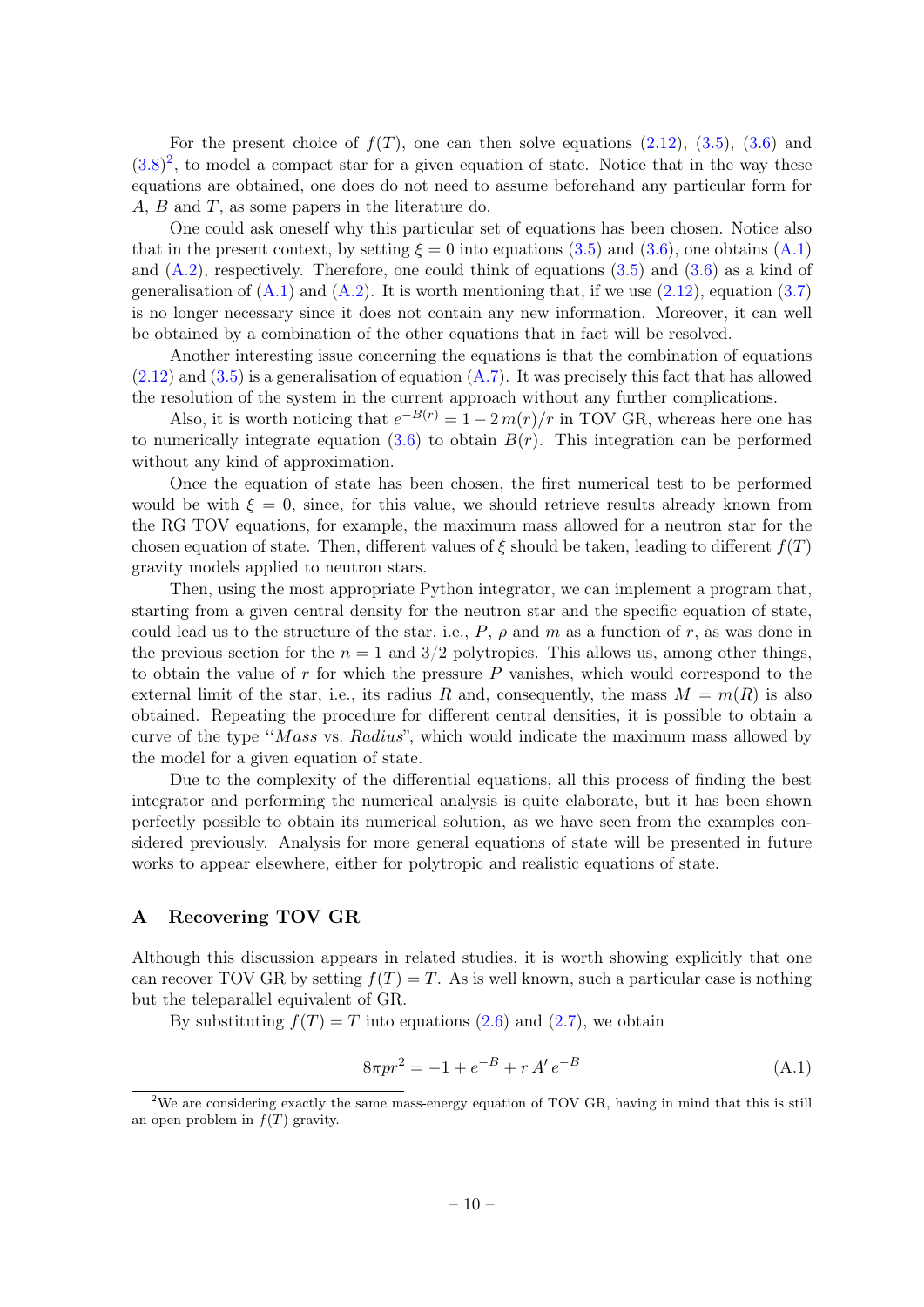and

<span id="page-11-4"></span>
$$
8\pi\rho r^2 = 1 - e^{-B} + r B' e^{-B}
$$
 (A.2)

Integrating equation  $(A.2)$  one obtains

<span id="page-11-6"></span>
$$
e^{-B} = 1 - \frac{2m}{r},\tag{A.3}
$$

where

$$
\frac{dm}{dr} = 4\pi\rho r^2. \tag{A.4}
$$

Using these last two equations in  $(A.1)$ , one obtains

$$
A' = 2\frac{4\pi pr^3 + m}{r^2 - 2\,m\,r}
$$
\n(A.5)

Since from the Conservation Equation (see, e.g., Ref. [\[25\]](#page-12-10)) one has

$$
A' = -2\frac{p'}{p+\rho},\tag{A.6}
$$

the equation for the hydrostatic equilibrium reads

<span id="page-11-5"></span>
$$
p' = -(p+\rho)\frac{4\pi pr^3 + m}{r^2 - 2\,m\,r}.\tag{A.7}
$$

Equations  $(A.3)$  -  $(A.7)$ , as expected, are the equations one has in general relativity, namely, TOV GR.

#### Acknowledgments

J.C.N.A. thanks FAPESP (2013/26258 − 4) and CNPq (308367/2019-7) for partial financial support. The authors would like to thank Rafael da Costa Nunes for discussions related to the  $f(T)$  theory.

#### References

- <span id="page-11-0"></span>[1] R. Aldrovandi and J. G. Pereira, Teleparallel Gravity: An Introduction, Springer, Dordrecht - Heidelberg - New York - London (2013).
- [2] S. Bahamonde et al. Teleparallel Gravity: From Theory to Cosmology (2021) arXiv:2106.13793  $\left[\text{gr-qc}\right]$ .
- <span id="page-11-1"></span>[3] Y. Cai et al.,  $f(T)$  teleparallel gravity and cosmology, Rept. Prog. Phys. **79** (2016), 106901.
- <span id="page-11-2"></span>[4] R. Ferraro, F. Fiorini, Modified teleparallel gravity: Inflation without inflaton, Phys. Rev. D 75, (2007) 084031 [gr-qc/0610067].
- [5] E. V. Linder, Einstein's Other Gravity and the Acceleration of the Universe, Phys. Rev. D 81, (2010) 127301 [arXiv:1005.3039].
- [6] R. Myrzakulov, Accelerating universe from F(T) gravity, Eur. Phys. J. C 71 (2011) 1752 [arXiv:1006.1120].
- <span id="page-11-3"></span>[7] K. Karami, A. Abdolmaleki,  $f(T)$  modified teleparallel gravity models as an alternative for holographic and new agegraphic dark energy models, Res. Astron. Astrophys. **13** (2013) 757.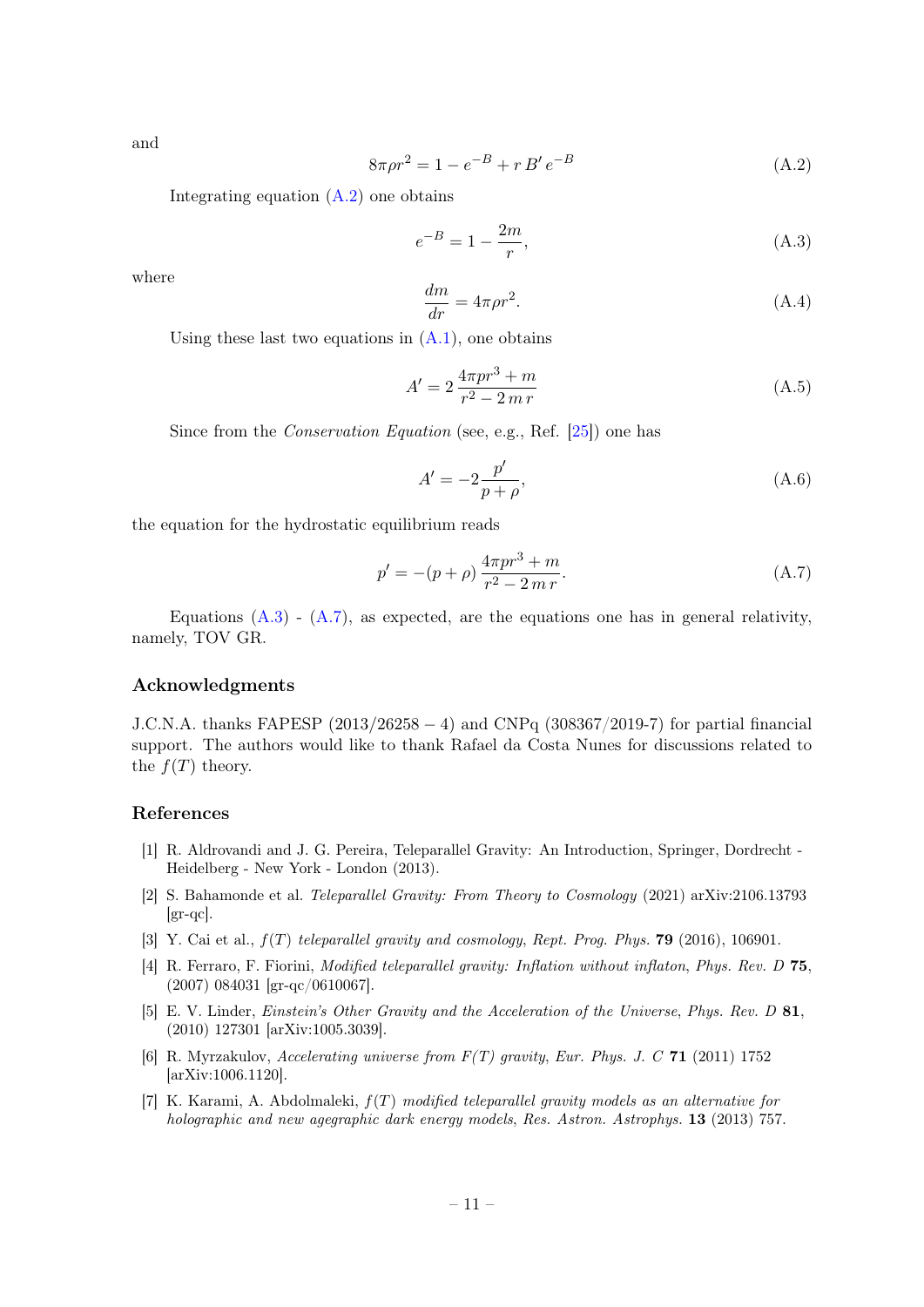- <span id="page-12-0"></span>[8] C. M. Will, Theory and experiment in gravitational physics, Cambridge University Press (1993).
- <span id="page-12-1"></span>[9] R. C. Nunes, J. G. Coelho, J. C. N. de Araujo, Weighing massive neutron star with screening gravity: A look on PSR  $J0740+6620$  and GW190814 secondary component, Eur. Phys. J. C 80 (2020) 11115 [arXiv:2008.10395].
- <span id="page-12-2"></span>[10] R. Abbott et al., GW190814: Gravitational Waves from the Coalescence of a 23 Solar Mass Black Hole with a 2.6 Solar Mass Compact Object, The Astrophysical Journal 896 (2020) L44 [arXiv:2006.12611].
- <span id="page-12-3"></span>[11] M. G. Ganiou et al., Strong magnetic field effects on neutron stars within f(T) theory of gravity, Eur. Phys. J. Plus 132 (2017) 250.
- [12] A. V. Kpadonou, M. J. S. Houndjo, M. E. Rodrigues, Tolman-Oppenheimer-Volkoff Equations and their implications for the structures of relativistic Stars in  $f(T)$  gravity, Astrophys. Space Sci. 361 (2016) 244.
- <span id="page-12-4"></span>[13] M. Pace, J. L. Said, A Perturbative Approach to Neutron Stars in  $f(T,T)$ -Gravity, Eur. Phys. J. C 77 (2017) 283.
- <span id="page-12-5"></span>[14] S. Ilijić, M. Sossich, Compact stars in  $f(T)$  extended theory of gravity, Phys. Rev. D 98 (2018) 064047.
- <span id="page-12-6"></span>[15] N. Tamanini and C. G. Böhmer, Good and bad tetrads in f(T) gravity, Phys. Rev. D 86 (2012) 044009.
- <span id="page-12-7"></span>[16] M. Krššák, E.N. Saridakis, The covariant formulation of f(T) gravity, Classical and Quantum Gravity 33 (2016) 115009.
- <span id="page-12-8"></span>[17] X.-h. Meng, Y.-b. Wang, *Birkhoff's theorem in*  $f(T)$  *gravity, Eur. Phys. J. C* 71 (2011) 1755.
- [18] H. Dong, Y.-b. Wang, X.-h. Meng, Extended Birkhoff 's theorem in f(T) gravity, Eur. Phys. J.  $C$  72 (2012) 2002.
- [19] H. Dong, Y.-b. Wang, X.-h. Meng, Birkhoff 's Theorem in f(T) Gravity up to the Perturbative Order, Eur. Phys. J. C 72 (2012) 2201.
- [20] C. G. Böhmer, A. Mussa, N. Tamanini, Existence of relativistic stars in f(T) gravity, Classical Quantum Gravity 28 (2011) 245020.
- [21] R. Ferraro, F. Fiorini, Spherically symmetric static spacetimes in vacuum f(T) gravity, Phys. Rev. D 84 (2011) 083518.
- <span id="page-12-12"></span>[22] G.J. Olmo, D. Rubiera-Garcia, A. Wojnar, Stellar structure models in modified theories of gravity: Lessons and challenges, Phys. Report 876 (2020) 1.
- <span id="page-12-13"></span>[23] S. Ilijić, M. Sossich, Boson stars in  $f(T)$  extended theory of gravity, Phys. Rev. D 102 (2020) 084019.
- <span id="page-12-9"></span>[24] L. Iorio, E. N. Saridakis, Solar system constraints on  $f(T)$  gravity, Mon. Not. Roy. Astron. Soc. **427** (2012) 1555.
- <span id="page-12-10"></span>[25] C. G. Böhmer, A. Mussa and N. Tamanini, Existence of relativistic stars in  $f(T)$  gravity, Class. Quantum Grav. 28 (2011) 245020.
- <span id="page-12-11"></span>[26] M. Pace, J. L. Said, *Quark stars in*  $f(T, \mathcal{T})$ -gravity, Eur. Phys. J. C **77** (2017) 62.
- <span id="page-12-14"></span>[27] L. Ferrari, P. C. R. Rossi, M. Malheiro. A polytropic approach to neutron stars, International Journal of Modern Physics D 19 (2010) 1569.
- <span id="page-12-15"></span>[28] J. M. Lattimer, M. Prakash, Neutron Star Structure and the Equation of State, Astrophys. J. 550 (2001) 426.
- [29] J. M. Lattimer, M. Prakash, Equation of state, neutron stars and exotic phases, Nucl. Phys. A 777 (2006) 479.